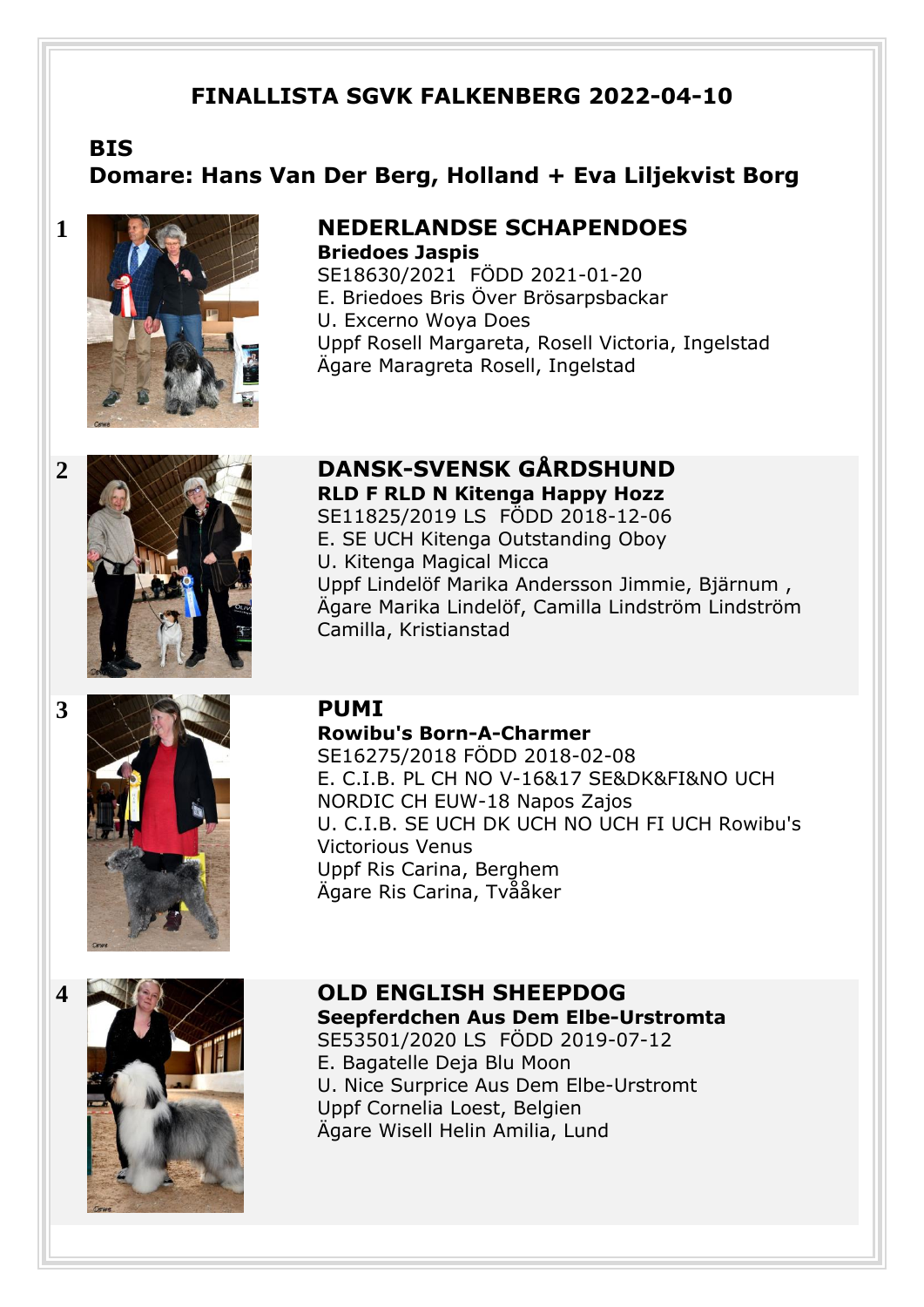# **BIS-valp 4-6 mån Domare: Hans Van Der Berg, Holland**



# **1 DANSK-SVENSK GÅRDSHUND Samkas Mispel Milladatter**

SE15393/2022 ST FÖDD 2021-12-05 E. Leonberget'z Golden Goal U. SE UCH DK UCH NO UCH NO JV-15 Kitenga Magical Milla Uppf Kari & Alf E. Andresen, Norge Ägare Marsh Gabriela Ljungbyhed



# **2 NEDERLANDSE SCHAPENDOES**

**Trolltorpet's Snowflake Get Gizmo**  SE71455/2021 FÖDD 2021-11-17 E. By Frost Snowflake U. SE UCH Trolltorpet's Tintin Buenabusa Uppf Eriksson Ann, Nyckelgård Lars-Peter, Hjälteby, Ägare Hansson Birte Halmstad

# **3 SCHIPPERKE Erbium Edith Piaf SE10292/2022 LS** FÖDD 2021-11-23, E. SE UCH Faksimil Hercule Poirot U. SE UCH DK UCH Faksimil Xantippa, Uppf Lönn Eva Vinslöv, Ägare Ewa Lönn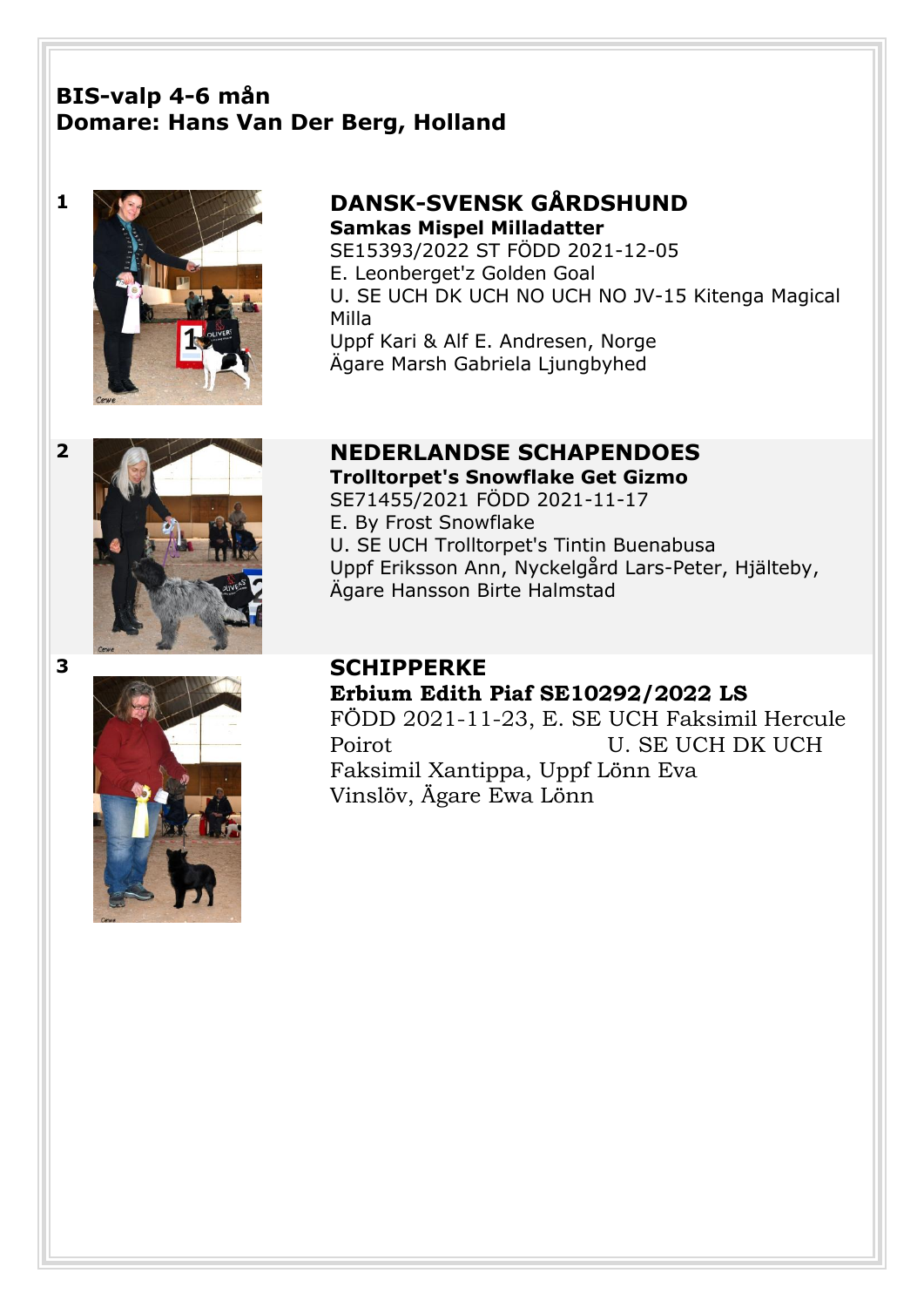# **BIS-valp 6-9 mån Domare: Eva Liljekvist Borg**



**Impeccable Eighth Oopsie Daisy**  SE56623/2021 S FÖDD 2021-08-20 E. SE UCH DK UCH FI UCH Pörgelóci Cigány U. SE UCH DK UCH SE JV-18 Impeccable Seventh Wonder Uppf Nyman Marianne, Ernstsson Stefan, Getinge Ägare Stefan Ernstsson, Ernstsson Stefan, Getinge



**2 DANSK-SVENSK GÅRDSHUND Riddarens Ivriga Indiana** 

SE53160/2021 LS FÖDD 2021-07-30 E. Max Factor Helge-Jan Tahoesson U. Riddarens Sista Sagolika Dans Uppf Landberg Marie Nilsson Sten, Laholm Ägare Landberg Marie, Laholm



# **3 NEDERLANDSE SCHAPENDOES**

**Fuzz Chops Hairy Viking Meyla**  SE60864/2021 FÖDD 2021-08-26 E. Ireneo Neo Of Hairy Grasshoppers U. NORD UCH AGD I AGHD I SE UCH By Frost Ice **Crystal** Uppf Bengtsson Nelly, Råå Ägare Nelly Bengtsson, Råå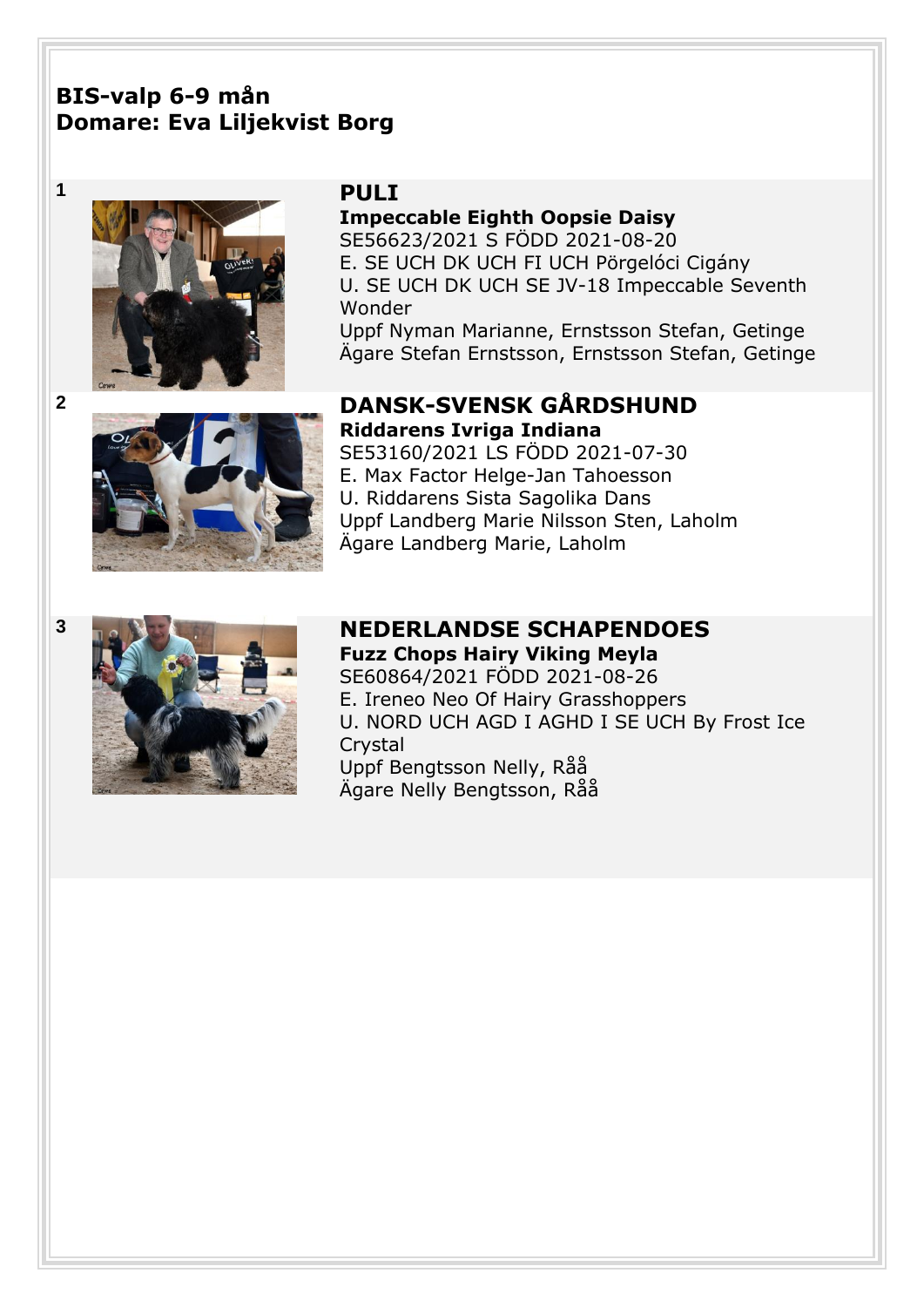# **BIS VETERAN Domare: Eva Liljekvist Borg**





SE36010/2014FÖDD 2014-03-08 E. SE&FI UCH SE&FI LCH NORD V-13 FI V-13 NORD V-15 SE V-16 Karvakorvan Elohiiri U. RO CH Cuidado Romantic Rozsa Uppf Metsävainio Eila, Finland Ägare Ris Carina, Tvååker







# **C.I.B. & NORD UCH DK UCH NL CH NORD VV-19 SE V-17 VDH CH Impeccable Fourth**

**Dimension** SE22459/2011 S FÖDD 2011-03-19 E. C.I.B. & NORD UCH VDH CH C.E.C.WW-12 NORD VV-15 SE V-16 & VV-16 Bubbleton Hot'n Spicy U. C.I.B. SE UCH DK UCH NO UCH Rasztari-Duci Csikasz Uppf Nyman Marianne, Ernstsson Stefan, Getinge

Ägare Stefan Ernstsson, Ernstsson Stefan, Getinge

## **3 DANSK-SVENSK GÅRDSHUND DK UCH DK V-18 DK VV-18 SE UCH SE V-12 SE**

**VV-18 Riddarens Sagolika Lejon**  SE57068/2010 ST FÖDD 2010-08-25

E. NORD V-14 SE V-13-14-15 NO V-17 NO VV-17 SE V-16 & VV-16 NORD UCH & SE UCH Zkrubbe's Lionheart U. SE UCH Larsgårds Saga

Uppf Landberg Marie Nilsson Sten, Laholm Ägare Landberg Marie, Laholm

# **4 BERGER DES PYRÉNÉES À FACE RASE NORD V-15 NORD VV-19 SE JV-12 SE UCH SE V-13-14 SE V-13-14-15-17 SE V-15-17 SE V-19 Light My Fire Daston**

SE50203/2011 LS FÖDD 2011-07-09 E. SE UCH Ausel U. NORD V-07 SE V-08 NORD V-06 SE UCH Light My Fire Mejane Uppf Thunqvist Åsa, Sjövik Ägare Thunqvist Åsa, Sjövik